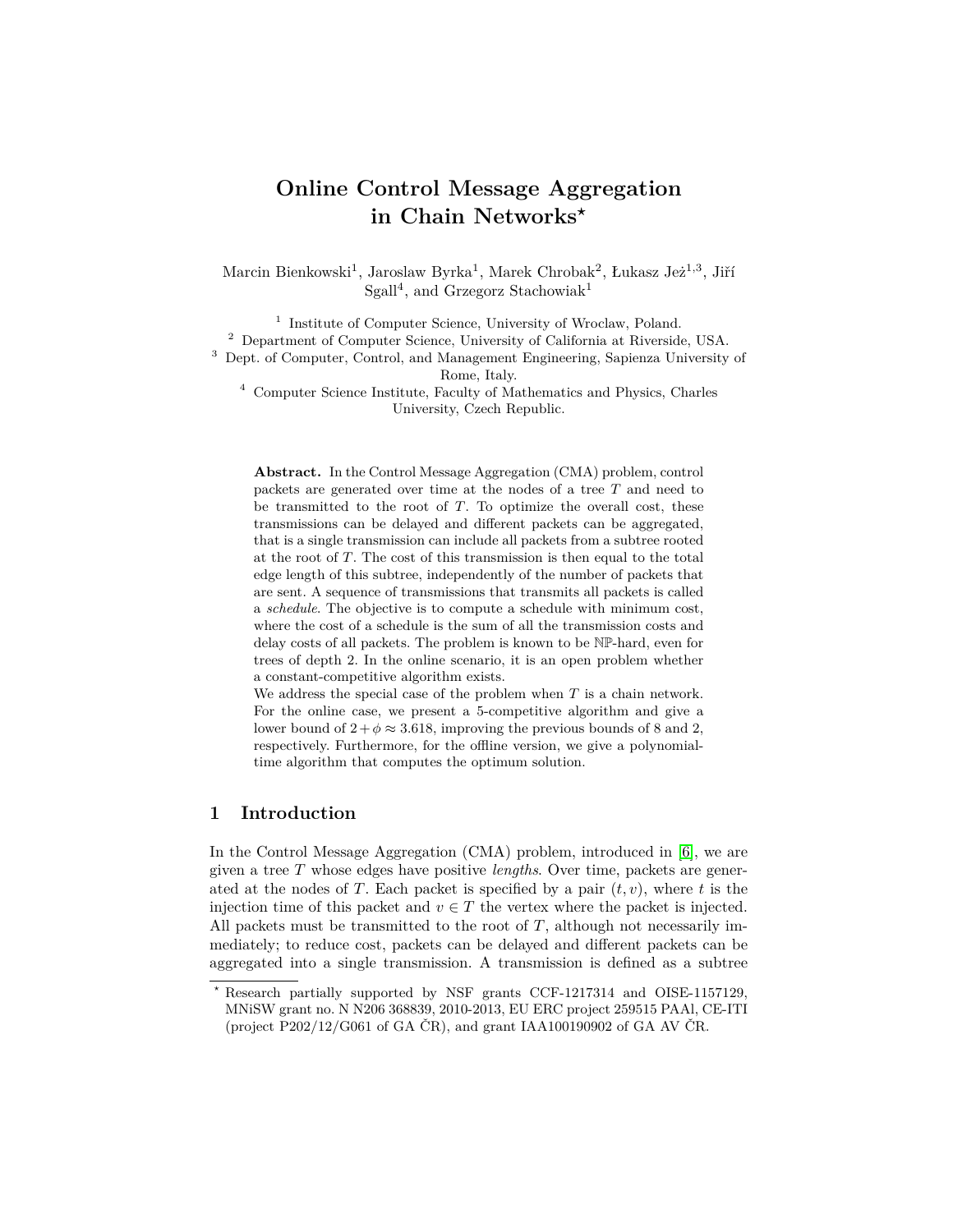rooted at the root of *T* that transports *all* the packets currently contained in its nodes. The cost of this transmission is then equal to the total edge length of this subtree, independently of the number of packets that are sent. Delaying a transmission of a packet incurs cost equal to the time it waits for the transmission. A *schedule* is specified by a sequence of transmissions that transmit all packets to the root. The cost of a schedule is the sum of its transmission costs and the waiting costs of all packets. The objective is to find a schedule of minimum cost.

In reality, what we refer to as *packets* in the paper are abstractions of control messages acknowledging the receipt of some network packets from a communication stream. This motivates the assumptions of our cost model, in particular the fact that the transmission cost does not depend on the number of packets involved. The reason is that in practice acknowledgement messages are very small, so the cost of including them in the transmission is negligibly small in comparison to the overhead of sending it. More generally, the CMA problem can model transportation problems where large quantities of small items need to be shipped to a common destination, incurring both the transportation and delay costs.

While it is possible to consider the problem in the *offline* scenario, where the algorithm knows the whole input sequence in advance, the *online* model more accurately reflects the constraints that arise in practice. In the online model, packets arrive as time passes, with each packet  $(t, v)$  arriving at time  $t$ , and at each time step the algorithm needs to decide whether and what to transmit. In the online model, one can further distinguish two versions: distributed algorithms, where the nodes make local decisions independently, and centralized, *full information* algorithms [\[2\]](#page-10-0), that have complete knowledge about the input sequence so far and the current state.

**Previous work.** Khanna et al. [\[6\]](#page-11-0) defined the CMA problem and gave an  $O(\log \alpha)$ -competitive online algorithm, where  $\alpha$  is the sum of all edge lengths. (Their algorithm works under an additional technical assumption that each packet has to wait at least one time unit.) The CMA problem on a single-edge tree is equivalent to the prominent TCP acknowledgement problem. The online version of TCP acknowledgement has been essentially solved: the optimal competitive ratios for deterministic and randomized algorithms are, respectively, 2 and  $e/(e-1) \approx 1.582$  [\[4,](#page-11-1)[5\]](#page-11-2).

While finding better bounds on the competitive ratio remains an open problem, *O*(1)-competitive online algorithms were presented for some special classes of trees. For *flat trees*, where the tree has depth two and the root has only one child, the problem becomes equivalent to the Joint Replenishment Problem (JRP) with linear penalties, well studied in Operations Research. For this version, Brito et al. [\[2\]](#page-10-0) gave a 5-competitive algorithm. The ratio was later improved to 3 by Buchbinder et al. [\[3\]](#page-11-3), who also presented a lower bound of 2*.*64. These results apply in fact to arbitrary trees of depth two, as such trees can be decomposed into flat trees that are processed independently. In the offline case, Arkin et al. [\[1\]](#page-10-1) proved that JRP is NP-hard and a 1*.*8-approximation algorithm was given by Levi et al. [\[7,](#page-11-4)[8,](#page-11-5)[9\]](#page-11-6).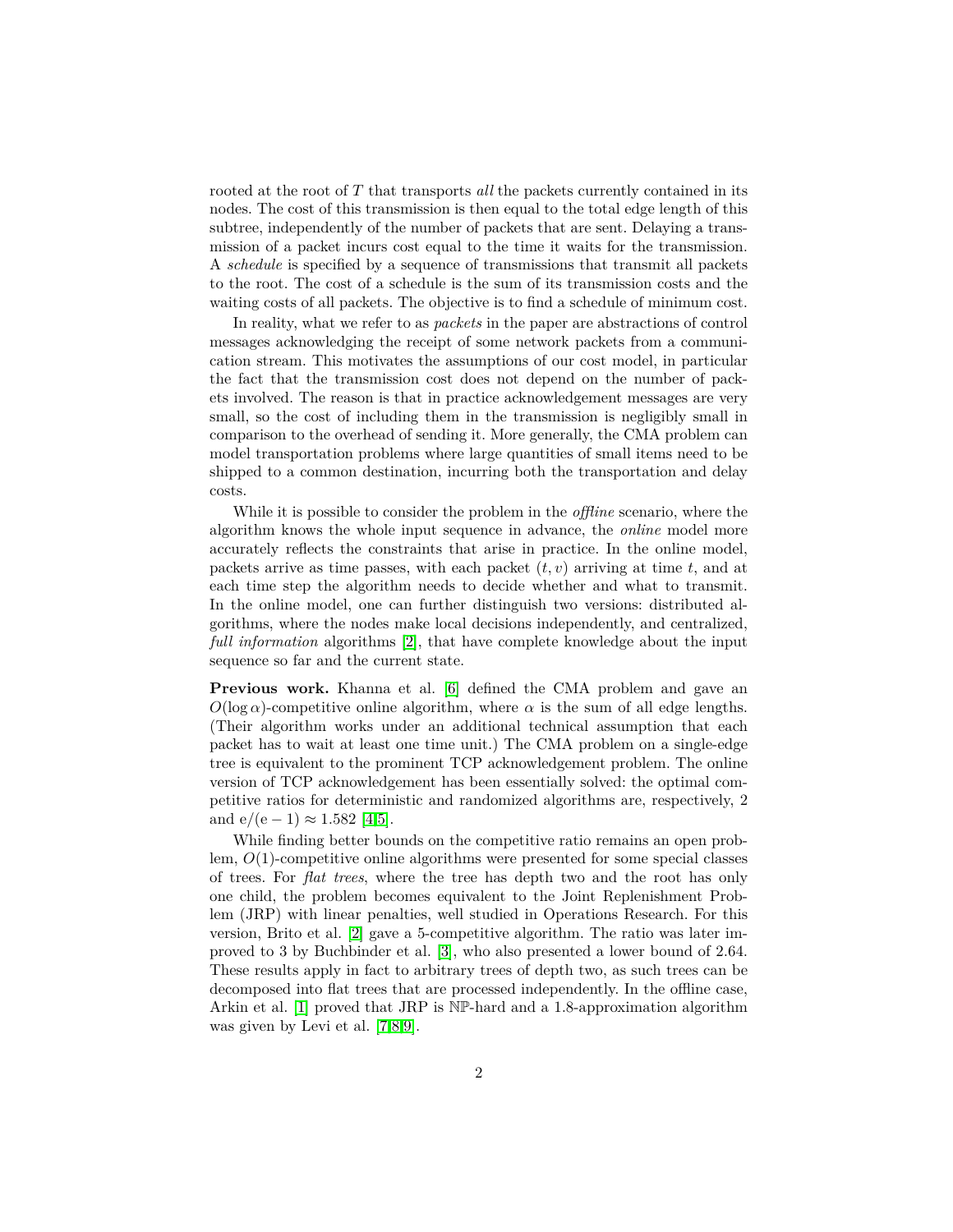Another previously studied case is that of chain networks, where each nonleaf node has exactly one child. This version was introduced by Brito et al. [\[2\]](#page-10-0), who presented an 8-competitive online algorithm. No online algorithm can be better than 2-competitive in this case, due to the lower bound for the TCPacknowledgement problem [\[4\]](#page-11-1).

**Our contributions.** Following the work in [\[2\]](#page-10-0), we study online and offline algorithms for Control Message Aggregation on chain networks. Three results are provided. In the online case, we focus on centralized algorithms. For this model we give a 5-competitive algorithm and we prove a lower bound of  $2 + \phi \approx 3.618$ we give a 3-competitive aigorithm and we prove a lower bound of  $2 + \varphi \approx 3.018$ <br>(where  $\phi = (1 + \sqrt{5})/2$  is the golden ratio). Both results improve the previously known bounds, described above. As we show, the analysis of our online algorithm is tight. For the offline case, we provide an algorithm that computes an optimal schedule in polynomial time.

# **2 Preliminaries**

Throughout the paper, we think of a chain network as a half-line  $\mathbb{R}^+$ , consisting of all non-negative real numbers. Slightly abusing the terminology, we will refer to it as *the line*. Any  $x \in \mathbb{R}^+$  represents a node of the network at distance x from the origin. Packets arrive over time and need to be transmitted to the destination at point 0. A transmission from *x* at time *t* sends all packets from the interval  $(0, x]$ , and the cost of this transmission is x. (Without loss of generality, we may assume that no packet ever arrives at point 0 as they might be transmitted immediately at zero cost.) We consider continuous time, that is packets can be injected and transmitted at arbitrary real-valued times. We also allow packets to have non-negative weights. The penalty function for waiting is assumed to be linear, that is a packet of weight *w* injected at time *a* and transmitted at time *t* pays the cost  $w(t - a)$  for waiting. The weights do not affect the cost of transmissions. Thus, for the purpose of computing cost, *w* unit-weight packets arriving at the same time are equivalent to one packet of weight *w*. Note that our lower bounds use only integer weights, and thus can be trivially simulated using non-weighted packets.

## **3 An Online 5-Competitive Algorithm**

In this section, we present our 5-competitive algorithm for Control Message Aggregation on chain networks.

For any  $x \in \mathbb{R}^+$  and time *t*, denote by two  $t[x]$  the total waiting cost of the packets currently at *x*, starting at their arrival until time *t*. We generalize this notation to intervals: for example  $\text{twc}_t(x, y)$  is the total waiting cost in the interval  $(x, y)$ , that includes y but not x, etc. We will drop subscript t if its value is clear from the context or not relevant. The *length* of a transmission from point x is equal to x. For any time t,  $trl(t)$  denotes the length of a transmission at time *t*; we let  $trl(t) = 0$  if there is no transmission at *t*. For the analysis, we define an analogous notion of  $trl_{ADV}(t)$  for adversarial transmissions.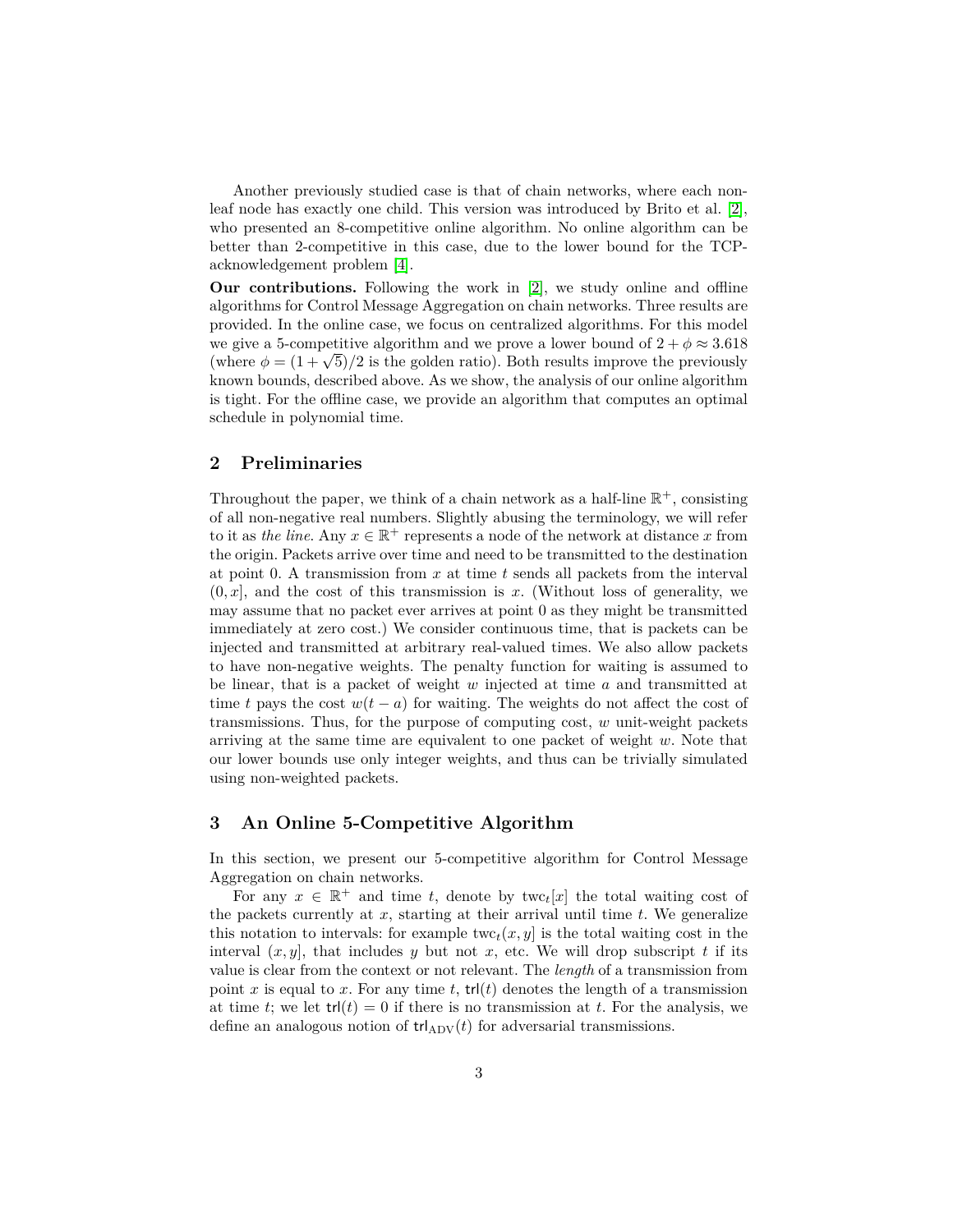

<span id="page-3-0"></span>**Fig. 1.** An example for the analysis of BALANCE's cost at time  $t_0$ . The line (the vertical axis) is shown in the logarithmic scale. The algorithm's transmissions end with empty triangles. The adversary's transmissions end with circles. The algorithm's cost at  $t_0$ is charged to the waiting cost of packets within the shaded area and the  $2^{b-1}$ -to- $2^{b-2}$ segment of the adversarial transmission (marked with thick line) at  $t_{\rm ADV}$ .

Algorithm BALANCE. At every time  $t$ , transmit from the maximum point  $2^{j}$ such that twc<sub>t</sub> $(0, 2^j] = 2^{j-2}$ , if such *j* exists; otherwise stay idle. (Note that every packet will eventually be transmitted.)

**Theorem 1.** Balance *is* 5*-competitive.*

*Proof.* Assume that BALANCE transmits from  $2^{j}$  at time  $t_0$ . Then, it pays  $2^{j}$  for the transmission and it has paid  $\text{twc}(0, 2^j) = 2^{j-2}$  for waiting of the packets it has just transmitted. Altogether, these terms contribute 5·2 *j*−2 to the total cost of Balance. We show that it is possible to charge this cost to adversary's actions (waiting or transmitting), whose cost is at least  $2^{j-2}$ , assuring that no action will be charged more than once. This implies that BALANCE is 5-competitive.

To this end, we choose the sequence of Balance's transmissions at times  $t_1, t_2, \ldots, t_k$ , going back in time, with *k* largest possible, where  $t_1$  is the last transmission time before  $t_0$ , each other  $t_i$  has a transmission longer than the one at  $t_{i-1}$ , and the transmission at  $t_k$  has length at least  $2^j$ . (To avoid boundary cases, we assume that there is an artificial transmission at time −1 of infinite length and zero cost, so  $t_k$  is always well defined.) Formally, we find a sequence of transmission times  $t_k < t_{k-1} < \ldots < t_2 < t_1 < t_0$ , such that

- 1.  $trl(t_k) \geq 2^j$ ,
- 2.  $trl(t_{i+1}) > trl(t_i)$  for  $1 \le i \le k-1$ ,
- 3.  $trl(t) ≤ trl(t<sub>i</sub>)$  for  $0 ≤ i ≤ k-1$  and  $t ∈ (t<sub>i+1</sub>, t<sub>i</sub>),$  and  $trl(t) = 0$  for  $t ∈ (t<sub>1</sub>, t<sub>0</sub>).$

We call these transmissions the *cover sequence* for  $t_0$ , cf. Fig. [1.](#page-3-0)

Then, we consider adversarial transmissions occurring within the time interval  $(t_k, t_0]$ . An adversarial transmission occurring at time  $t \in (t_{\ell+1}, t_{\ell}]$  is called *unobstructed* if its length is at least  $trl(t_\ell)$ . Let  $t_{\text{ADV}} \in (t_k, t_0]$  be the time of the longest unobstructed adversary's transmission (with ties broken in favor of later transmissions), and let  $A = \text{trI}_{\text{ADV}}(t_{\text{ADV}})$ ; if there was no unobstructed adversary's transmission in  $(t_k, t_0]$ , then let  $t_{\text{ADV}} = t_0$  and  $A = 0$ . Finally, let  $b = \min\{j, \lfloor \log_2 A \rfloor + 1\}$ , where  $b = -\infty$  if  $A = 0$ . Thus, for  $A \in (0, 2<sup>j</sup>)$ , it holds that  $2^{b-1} \leq A < 2^b$ .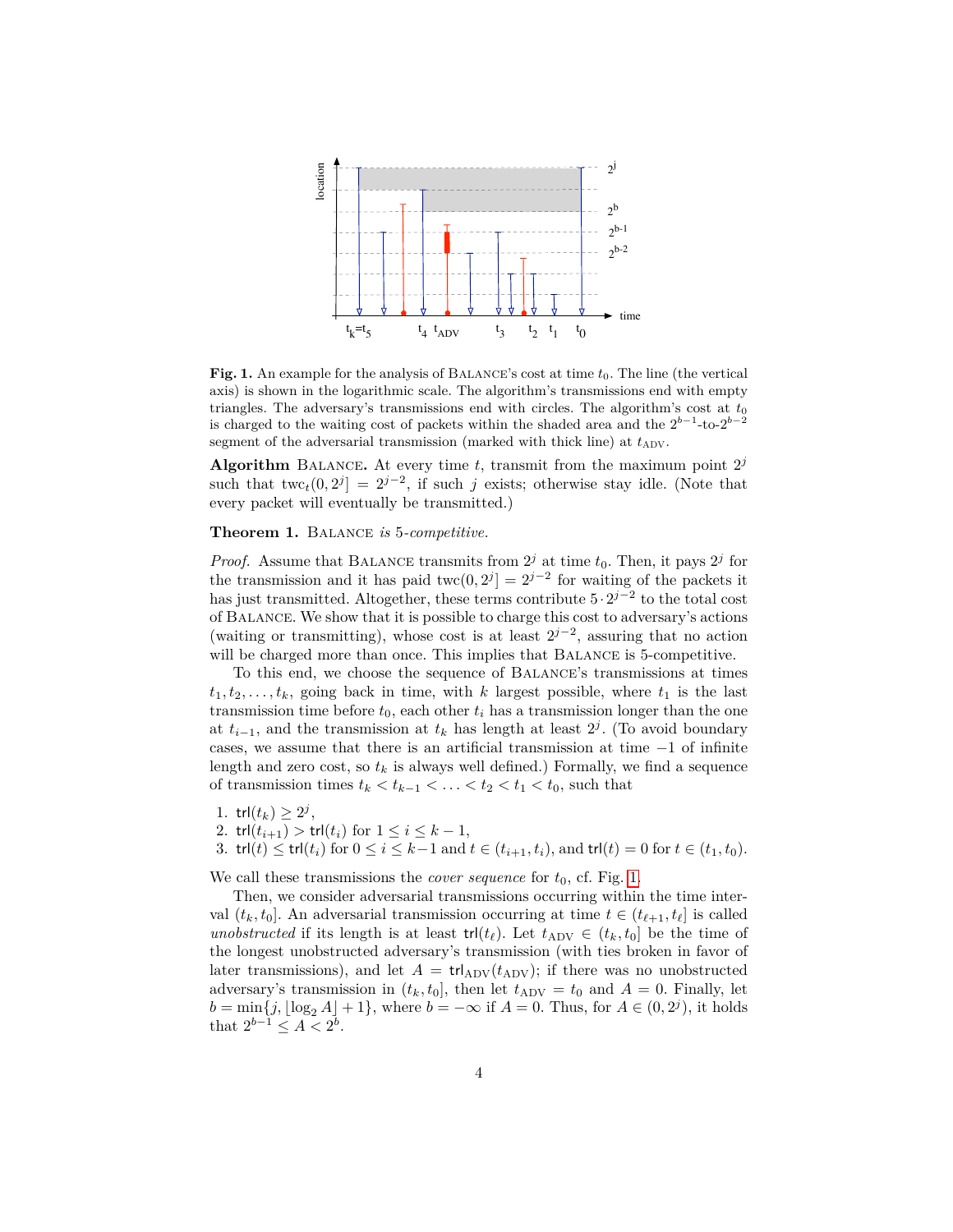Now we focus on packets at points from  $(2^b, 2^j]$  that are transmitted at  $t_0$ ; their waiting periods are contained in the shaded area in Fig. [1.](#page-3-0) Let us denote these packets by  $W(t_0)$ . Note that the waiting cost of  $W(t_0)$  is two  $c_{t_0}(2^b, 2^j)$ , and that, by the definition of  $t_{\rm ADV}$ , the adversary pays for the waiting of these packets at least as much as Balance does.

We will charge BALANCE's cost of  $5 \cdot 2^{j-2}$  to two actions of the adversary: its waiting of the packets in  $W(t_0)$  and the movement of packets from  $2^{b-1}$  to  $2^{b-2}$ during the transmission at  $t_{\rm ADV}$  (if there was any). In other words, we charge to the segment  $[2^{b-2}, 2^{b-1}]$  of the adversary's transmission at  $t_{\rm ADV}$ . As mentioned at the beginning of the proof, it is sufficient to show two properties: (i) the total cost of these two actions is at least  $2^{j-2}$  and (ii) none of these actions is charged again when we analyze another transmission of algorithm Balance.

For property (i), we claim that  $\text{twc}_{t_0}(2^b, 2^j] \geq 2^{j-2} - 2^{b-2}$ . Clearly, this is the case for  $b = j$  or  $b = -\infty$ . For  $b < j$ , recall that two  $t_0(0, 2^j) = 2^{j-2}$ and furthermore,  $\text{twc}_{t_0}(0, 2^b] \leq 2^{b-2}$  as otherwise the algorithm would have transmitted from  $2^b$  earlier. The adversary cost of transmitting across the segment  $[2^{b-1}, 2^{b-2}]$  at time  $t_{\rm ADV}$  is  $2^{b-2}$ . Together, these costs add up to at least  $2^{j-2} - 2^{b-2} + 2^{b-2} = 2^{j-2}$ , as claimed in (i).

To show property (ii), consider a transmission of Balance at some time  $t'_0 > t_0$  with  $tr(t'_0) = 2^{j'}$ . We also consider the corresponding cover sequence for  $t'_0$ , the time  $t'_{\text{ADV}}$  of the longest unobstructed adversarial transmission within that cover sequence, and the corresponding values of  $A' = \text{tr} I_{\text{ADV}}(t'_{\text{ADV}})$  and *b'*.  $W(t_0)$  and  $W(t'_0)$  are disjoint sets of packets since BALANCE transmits them at distinct times  $t_0$  and  $t'_0$ . Thus, it suffices to prove that transmissions at  $t_0$  and  $t'_0$ charge their costs to different parts of the adversarial transmissions. Clearly, it is the case when they are charged to different transmissions, so in the following we assume that  $t'_{\text{ADV}} = t_{\text{ADV}}$  (and hence  $A = A'$ ). Note that  $t_{\text{ADV}} \le t_0 < t'_0$ . Then  $j < j'$ , as otherwise the cover sequence for  $t'_{0}$  would end at some time point after  $t_0$ . Furthermore, the adversarial transmission at  $t_{\rm ADV}$  is unobstructed in the cover sequence for  $t'_0$ , which means that  $A \geq 2^j$ , and hence  $b = j$ . But then, as  $j' > j$ , by the definition of *b*', we have  $b' > j$ . This means that  $b' \neq b$ , i.e., the transmissions at  $t_0$  and  $t'_0$  are charged to different parts of the adversarial transmission at  $t'_{\text{ADV}} = t_{\text{ADV}}$ .

The analysis of our algorithm can be shown to be tight. In fact, we can prove (the proof will be given in the full version) an even stronger tightness result, namely the following: *Every deterministic algorithm that transmits only from integer powers of* 2 *has competitive ratio at least* 5*.*

# <span id="page-4-0"></span>**4** A Lower Bound of  $2 + \phi \approx 3.618$

To prove the lower bound of  $2 + \phi$ , it is sufficient to show that for any  $R < 2 + \phi$ there is a strategy for the adversary that forces any deterministic algorithm Alg to pay at least R times the cost of an optimal solution OPT.

In the next section we show how to construct an adversarial strategy for a slightly modified version of the problem, called the *single-phase game*. In such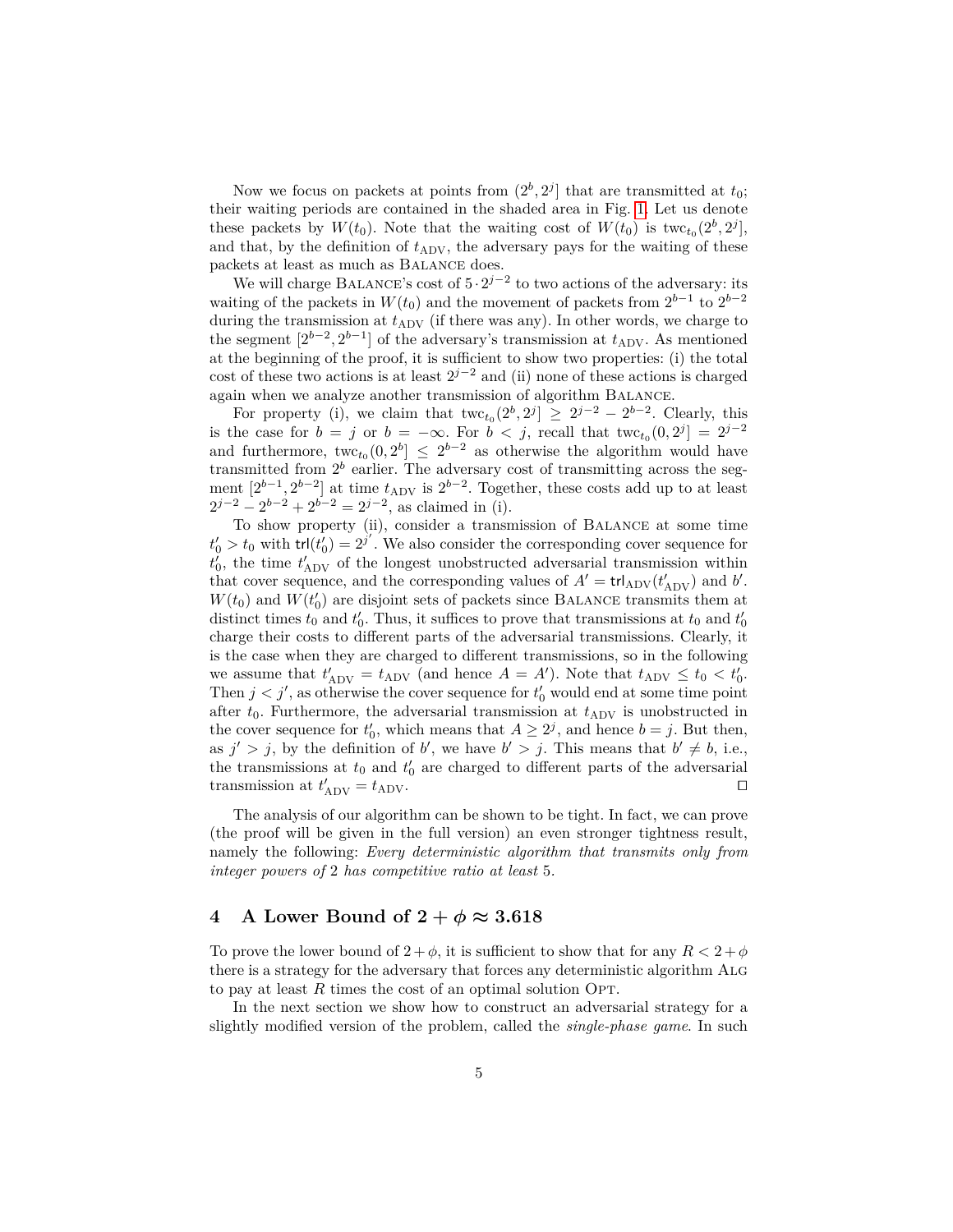a game, the adversary injects (weighted) packets only at time 0, at points  $b_1$   $\lt$  $b_2 < \ldots < b_m$  that will be specified later. Additionally, the adversary has the capability to end the game at an arbitrary time  $\tau$ . As an algorithm may finish with non-transmitted packets, the definition of cost associated with such a packet *q* has to be adapted: it is simply the waiting time of *q* from time 0 till time *τ* . We define *phase ratio* as the Alg-to-Opt cost ratio with the waiting costs modified as described above. Our single-phase construction has two additional properties, namely that there exist absolute lower and upper bounds on the duration of a game, and there exists an absolute lower bound on the cost of Alg in a single phase.

While the actual adversarial construction of a single-phase game and its analysis are given in the subsequent subsections, here we argue that if the adversary can force the phase ratio to be at least *R*, then *R* is a lower bound on the competitive ratio for CMA on chain networks. To this end, the adversary chooses a large integer  $\ell$ , and the actual input sequence consist of  $\ell + 1$  phases, numbered  $0, 1, \ldots, \ell$ . In a phase p, the adversary plays the single-phase game, but with the weights of the packets multiplied by  $\ell^{p \cdot \ell}$  and all the time values used in his strategy divided by  $\ell^{p \cdot \ell}$ . Intuitively, increased weights cause waiting costs to accumulate faster, but we compensate for it by "shrinking" the time. With this rescaling, the adversarial single-phase strategy will also force ratio *R* in the single-phase game played in phase p. Clearly, the cost of ALG in the whole CMA instance is at least the sum of its costs in the individual single-phase games. (It could be larger if some packets are not transmitted in the phase when they are issued.) On the other hand, since the time intervals of consecutive phases decrease so fast, if a packet is injected at the beginning of phase *p*, and is not transmitted by the adversary within phase  $p$ , then its remaining waiting cost, in phases  $p + 1, p + 2, \ldots, \ell$ , is negligible. Finally, all the packets not sent by the adversary by the end of phase  $\ell$  can be sent at that time at the cost of at most  $b_m$ , and this cost's contribution is also negligible in comparison to the total cost. Thus, except for a negligible low-order term, the adversary's cost is also the sum of his costs in the individual single-phase games. Therefore the overall cost of Alg is at least *R* times the adversary's cost, minus a low-order term. (A similar reduction to a single-phase game was used in [\[3\]](#page-11-3).)

The rest of this section is organized in the following way. In Section [4.1,](#page-5-0) we present the strategy of the adversary for a single phase. For the construction, the adversary has to carefully choose the number of injected packets *m*, their injection points  $b_1 < b_2 < \ldots < b_m$ , and some waiting thresholds  $w_1, ..., w_m$ . We list the desired properties of these sequences and show that if these properties are satisfied, then the phase ratio is at least *R*. Finally, in Section [4.2,](#page-8-0) we prove the existence of such sequences.

#### <span id="page-5-0"></span>**4.1 Construction of a Single Phase**

For the construction, we define the infinite sequences of reals  $\{b_i\}$  and  $\{w_i\}$ , where  $b_0 = w_0 = 0$  and  $b_1 = 1$ . Using notation  $B_j = \sum_{i=1}^j b_i$  and  $W_j = \sum_{i=1}^j w_i$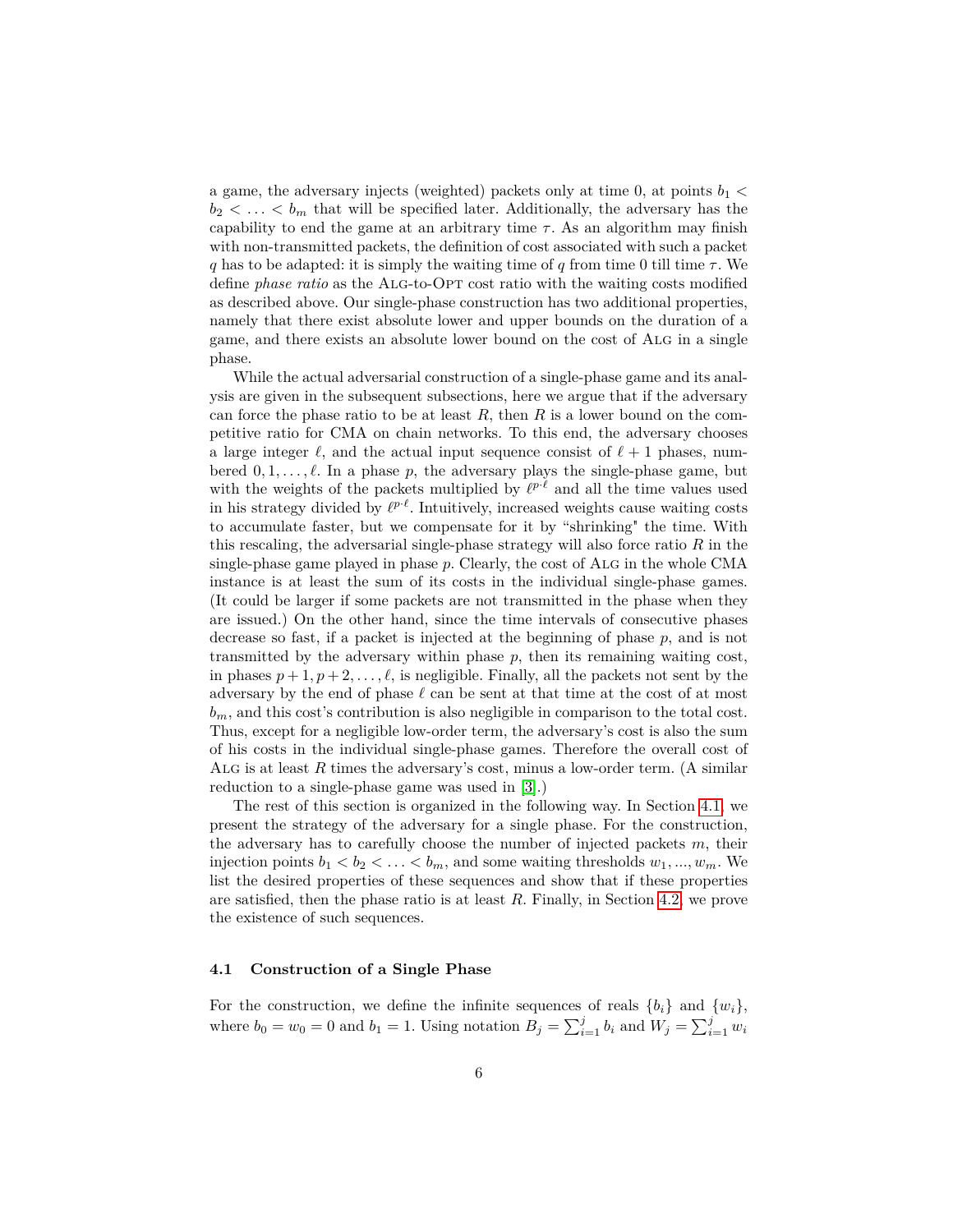(thus,  $B_0 = W_0 = 0$ ), the two sequences are defined by:

$$
w_j = \frac{1}{R-1} \cdot (W_{j-1} + B_j - Rb_{j-1}) \text{ for } j \ge 1 ,
$$
 (1)

<span id="page-6-0"></span>
$$
b_j = R \cdot b_{j-1} + b_{j-2} - B_{j-1} - W_{j-2} \text{ for } j \ge 2 . \tag{2}
$$

From  $(2)$ ,

<span id="page-6-3"></span>
$$
W_{j-1} = Rb_j + b_{j-1} - B_{j+1} \text{ for } j \ge 1 . \tag{3}
$$

Plugging this into [\(1\)](#page-6-0) and rearranging, we obtain the following useful identity:

<span id="page-6-2"></span>
$$
(R-1)w_j = -b_{j+1} + Rb_j - (R-1)b_{j-1} \quad \text{for } j \ge 1
$$
 (4)

The crux of our construction lies in the algebraic property that, for  $R \in (2, 2+\phi)$ , the sequence  ${b_i}$  stops increasing at some point. In particular, in Section [4.2,](#page-8-0) we show the following crucial lemma.

<span id="page-6-1"></span>**Lemma 1.** For  $R \in (2, 2 + \phi)$  and the sequences  $\{b_j\}$ ,  $\{B_j\}$ ,  $\{w_j\}$ ,  $\{W_j\}$  defined *by equations* [\(1\)](#page-6-0) and [\(2\)](#page-6-0), there exists an integer  $m \geq 1$ , such that the following *properties hold.*

(i) 
$$
1 = b_1 < b_2 < \ldots < b_m
$$
 and  $b_{m+1} \leq b_m$ . (ii)  $w_j \geq 0$  for all  $0 \leq j \leq m$ .

Note that it may happen that  $b_{m+1} < 0$ , but this does not affect the validity of our proof, since we do not use  $b_{m+1}$  as a packet injection point in the lower bound strategy; in the argument below we only need that  $b_{m+1} \leq b_m$ .

The adversary chooses *m*, whose existence is guaranteed by Lemma [1](#page-6-1) and a very large integer *K*. At time 0 the adversary injects a packet of weight *Km*−*<sup>j</sup>* at point  $b_j$ , for  $j = 1, 2, \ldots, m$ . *K* is chosen to be at least max<sub>j</sub> $(w_{j+1}/w_j)$ , which guarantees that the time when the waiting cost for the packet in  $b_j$  reaches  $w_j$  is an increasing function of *j*. Given that no further packets are injected within the phase, within this phase Alg will execute a sequence of transmissions from increasing points. Suppose that *k* is the largest integer such that Alg transmitted from  $b_k$  and  $k < m$ . Then ALG pays for the waiting cost of the packets at  $b_{k+1},...,b_m$ . We will not charge ALG for the waiting cost of packets at  $b_{k+2},...,b_m$ . In fact, in the calculations we will also not charge the adversary for the waiting cost of these packets. This decreases the adversary cost, but since the waiting cost of packets at  $b_{k+2},...,b_m$  is negligible, this decrease is negligible as well. (A rigorous limit argument will appear in the full version of the paper.)

The adversarial strategy. We can assume that ALG transmits each packet if the phase is long enough, for otherwise the cost of Alg would be unbounded. With this assumption, the adversarial strategy is this: Suppose that the last transmission from ALG was from  $b_{j-1}$  and let  $\omega$  be the waiting cost of the packets in  $b_j$  when ALG makes the next transmission, from some  $b_{j'}$  (where  $j' \geq j$ ). Then, if  $j' = j < m$  and  $\omega \geq w_j$ , the adversary continues the phase. Otherwise, the phase ends.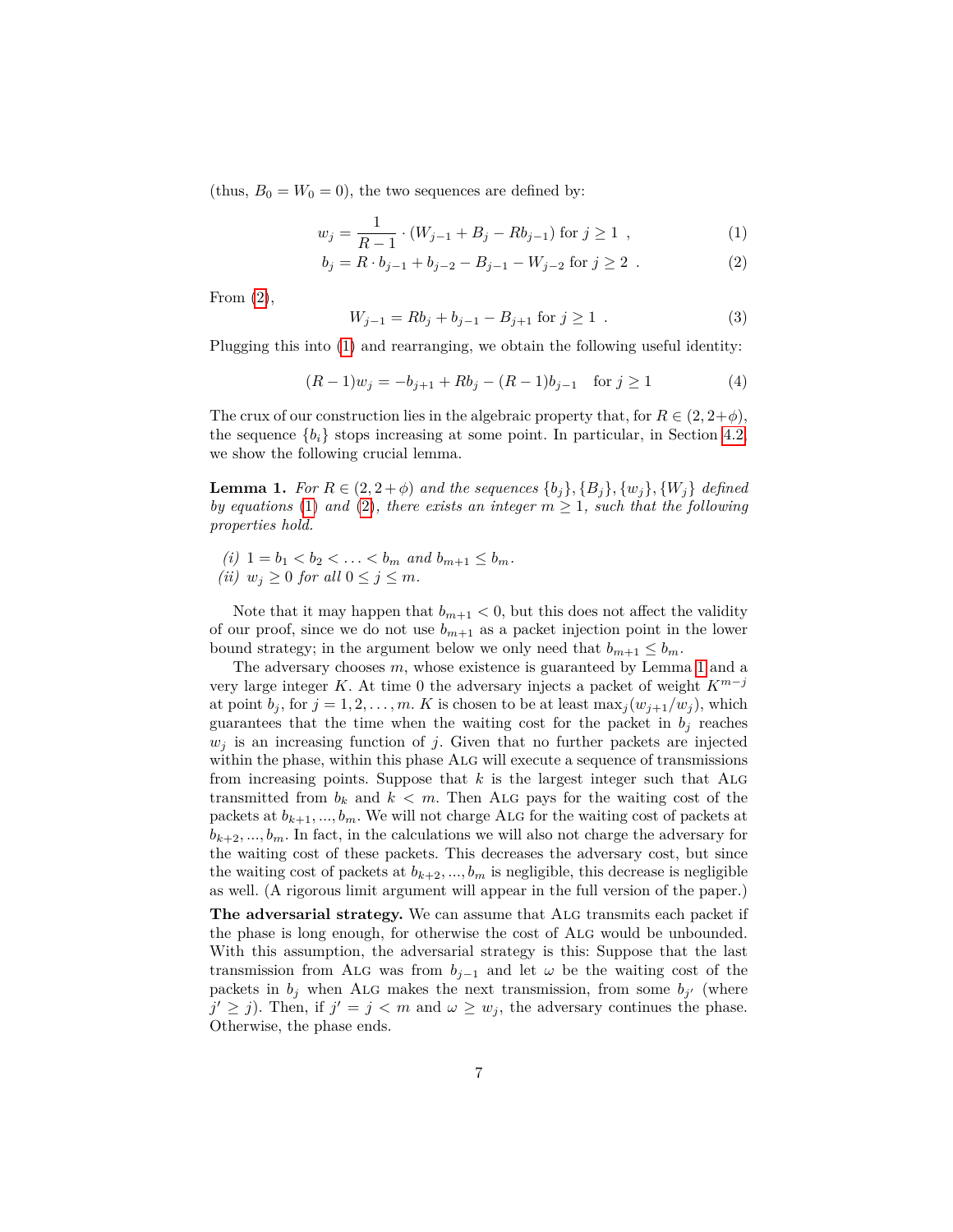The intuition is that the adversary tries to force ALG to transmit from points  $b_1, b_2, \ldots$ , one by one. Suppose that the adversary ends the game at step *j*. The algorithm paid both the waiting cost and the transmission cost of the packets at  $b_1, \ldots, b_{i-1}$ , while the adversary can perform significantly better by transmitting from  $b_{i-1}$  at the beginning of the phase and not paying their waiting cost at all. If ALG skips  $b_j$  and transmits from  $b_{j'}$ , for  $j' > j$ , then it pays extra transmission cost. On the other hand, if it transmits from  $b_j$  before the threshold  $w_j$ , the phase will be short, so the adversary can save cost by not transmitting from  $b_j$ . The formal argument follows the theorem below.

#### **Theorem 2.** *Every deterministic algorithm has competitive ratio at least*  $2 + \phi$ *.*

*Proof.* As explained at the beginning of Section [4,](#page-4-0) it is sufficient to show that for any  $R \in (2, 2 + \phi)$ , the phase ratio is at least R. The adversary uses the strategy described above.

Suppose that the phase ends at step  $j$ . Then, up to this step, ALG made separate transmissions from  $b_1, b_2, ..., b_{j-1}$ , and for each of these  $b_i$  the waiting cost of the packet at  $b_i$  was at least  $w_i$ . So the cost of ALG so far is at least  $W_{j-1} + B_{j-1}$ , plus the cost associated with the packet at *b<sub>j</sub>*. For determining the phase ratio, we consider three possibilities of finishing the phase. Notice that, by Lemma [1,](#page-6-1) in each case both the enumerator and the denominator are positive. Recall also that, as explained earlier, we can ignore the waiting costs for packets at  $b_{j+1},...,b_m$ .

Case 1:  $j' > j$ . Note that this implies  $j < m$ . ALG's cost is  $W_{j-1} + B_{j-1} + \omega + b_j$ . We consider two options for the adversary: he can transmit from  $b_{j-1}$  at time 0 and pay  $\omega$  for waiting, or he can transmit from  $b_j$ . So the ratio is

$$
\frac{W_{j-1} + B_{j-1} + \omega + b_{j'}}{\min(b_{j-1} + \omega, b_j)} \ge \frac{W_{j-1} + B_{j-1} + \omega + b_{j+1}}{\min(b_{j-1} + \omega, b_j)}
$$
  
\n
$$
\ge \frac{1}{b_j} (W_{j-1} + B_{j-1} + b_j - b_{j-1} + b_{j+1})
$$
  
\n
$$
= \frac{1}{b_j} (W_{j-1} + B_{j+1} - b_{j-1})
$$
  
\n
$$
= \frac{1}{b_j} (b_{j+1} - b_{j-1} + B_j + W_{j-1}) = R,
$$

where the last equality follows from [\(2\)](#page-6-0).

Case 2:  $j' = j$  and  $\omega < w_j$ . ALG's cost is at least  $W_{j-1} + B_j + \omega$ . The adversary will transmit from  $b_{j-1}$  at time 0 and pay the cost of waiting at  $b_j$ , paying  $b_{j-1} + \omega$ . So the ratio is

$$
\frac{W_{j-1} + B_j + \omega}{b_{j-1} + \omega} \ge \frac{W_{j-1} + B_j + w_j}{b_{j-1} + w_j} = R,
$$

where the last equality follows from [\(1\)](#page-6-0).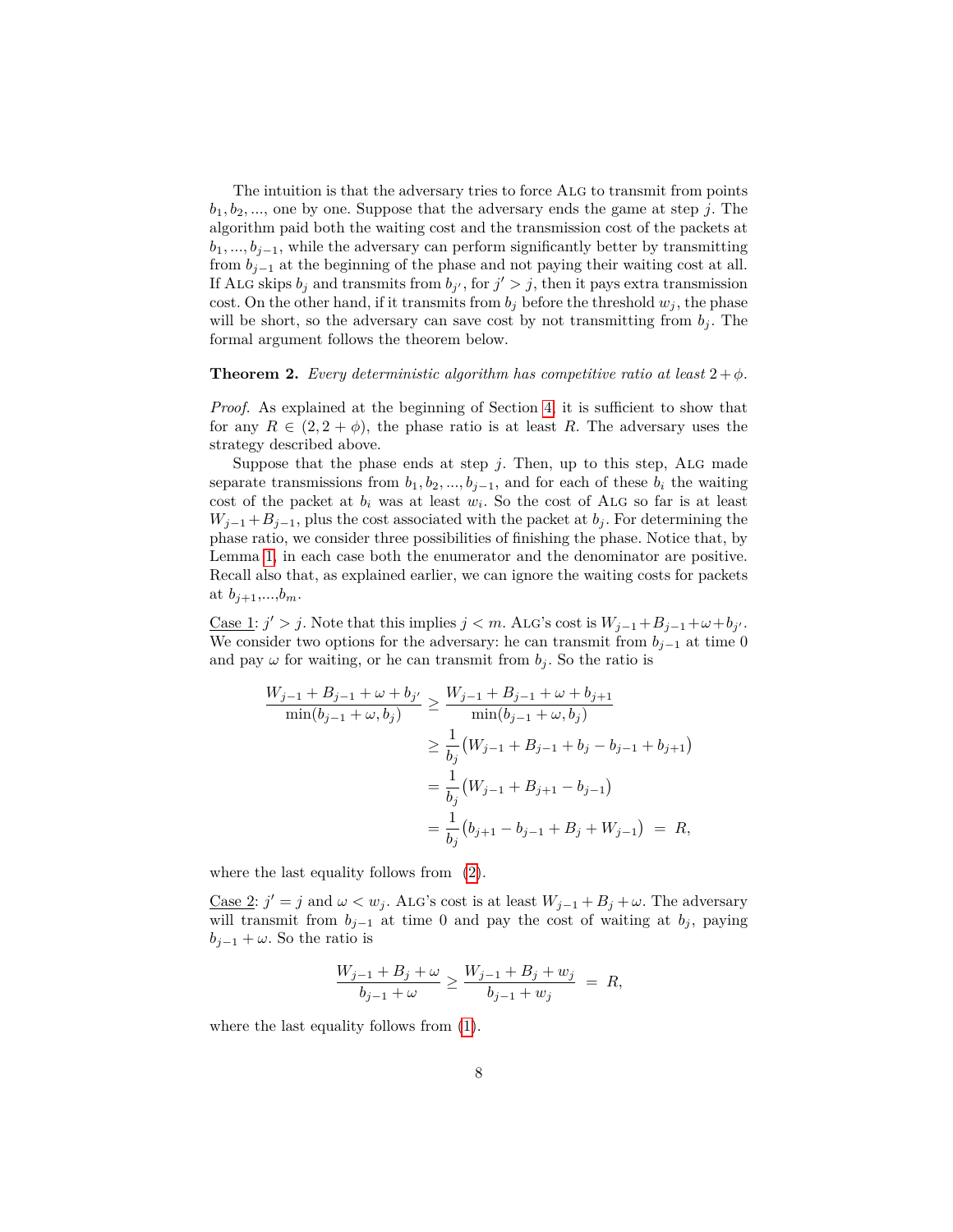Case 3:  $j' = j = m$  and  $\omega \geq w_j$ . The cost of ALG is  $W_{m-1} + B_m + \omega$ . The adversary will transmit from  $b_m$  at time 0, paying  $b_m$ . Note that, by the choice of *m* we have  $b_{m+1} \leq b_m$ . By [\(4\)](#page-6-2),  $(R-1)w_m = -b_{m+1} + Rb_m - (R-1)b_{m-1} \geq$  $(R-1)(b_m - b_{m-1})$ , that is  $w_m \geq b_m - b_{m-1}$ . So the ratio is

$$
\frac{W_{m-1} + B_m + \omega}{b_m} \ge \frac{W_{m-1} + B_m + w_m}{b_{m-1} + w_m} = R,
$$

where the last equality again follows from  $(1)$ .

$$
\Box
$$

#### <span id="page-8-0"></span>**4.2 Proof of Lemma [1](#page-6-1)**

**Proof of Part (i).** We first derive a single recurrence for the sequence  $\{b_i\}$ . Assuming  $j \geq 1$ , plugging [\(3\)](#page-6-3) into [\(2\)](#page-6-0) and simplifying, we obtain the recurrence

<span id="page-8-1"></span>
$$
(R-1)b_{j+2} - (R^2 - R + 1)b_{j+1} + (R^2 - R + 1)b_j = 0 \text{ for } j \ge 1.
$$
 (5)

with  $b_0 = 0$ ,  $b_1 = 1$  and  $b_2 = R - 1$ . (Note that an initial condition for  $j = 2$  is not covered by [\(5\)](#page-8-1).) The characteristic equation of (5) is  $(R-1)x^2 - (R^2 - R +$  $1)x + (R^2 - R + 1) = 0$  with discriminant  $\Delta = (R^2 - R + 1)(R^2 - 5R + 5)$ . In the interval  $(2, 2 + \phi)$  the value of  $\Delta$  is negative, so the characteristic equation has two imaginary conjugate roots

<span id="page-8-3"></span>
$$
\beta_{1,2} = \frac{R^2 - R + 1 \pm \sqrt{\Delta}}{2(R - 1)},
$$
  

$$
b_j = \alpha_1 \cdot \beta_1^j + \alpha_2 \cdot \beta_2^j , \ j \ge 1,
$$
 (6)

and consequently

for some complex numbers  $\alpha_1, \alpha_2 \neq 0$ . From the theory of recurrence equations of order 2 (the case of conjugate imaginary roots), the sequence of  ${b_i}$  cannot

**Proof of Part (ii).** It is sufficient to show that the right hand side of [\(4\)](#page-6-2) is non-negative, i.e., that

increase infinitely (cf. Appendix [A\)](#page-11-7), which proves Part (i) of Lemma [1.](#page-6-1)

<span id="page-8-2"></span>
$$
-b_{j+1} + Rb_j - (R-1)b_{j-1} \ge 0 \quad \text{for } j \ge 1.
$$
 (7)

For  $j = 1$ , the left-hand-side of [\(7\)](#page-8-2) is  $-b_2 + Rb_1 - (R-1)b_0 = -(R-1) + R$ .  $1 - (R - 1) \cdot 0 = 1 > 0$ . Suppose  $j > 2$  and that the claim holds for  $j - 1$ . After multiplying the left-hand side of  $(7)$  by  $R-1$  and rearranging it, we get

$$
(R-1)\begin{bmatrix} -b_{j+1} + Rb_j - (R-1)b_{j-1} \end{bmatrix}
$$
  
= 
$$
\begin{bmatrix} -(R-1)b_{j+1} + (R^2 - R + 1)b_j - (R^2 - R + 1)b_{j-1} \end{bmatrix}
$$
  
+ 
$$
\begin{bmatrix} -b_j + Rb_{j-1} - (R-1)b_{j-2} \end{bmatrix} + (R-1)b_{j-2} \ge 0,
$$

The last inequality follows because the first term is 0 by [\(5\)](#page-8-1), the second one is non-negative by the inductive assumption, and the third one is positive by the choice of *m*.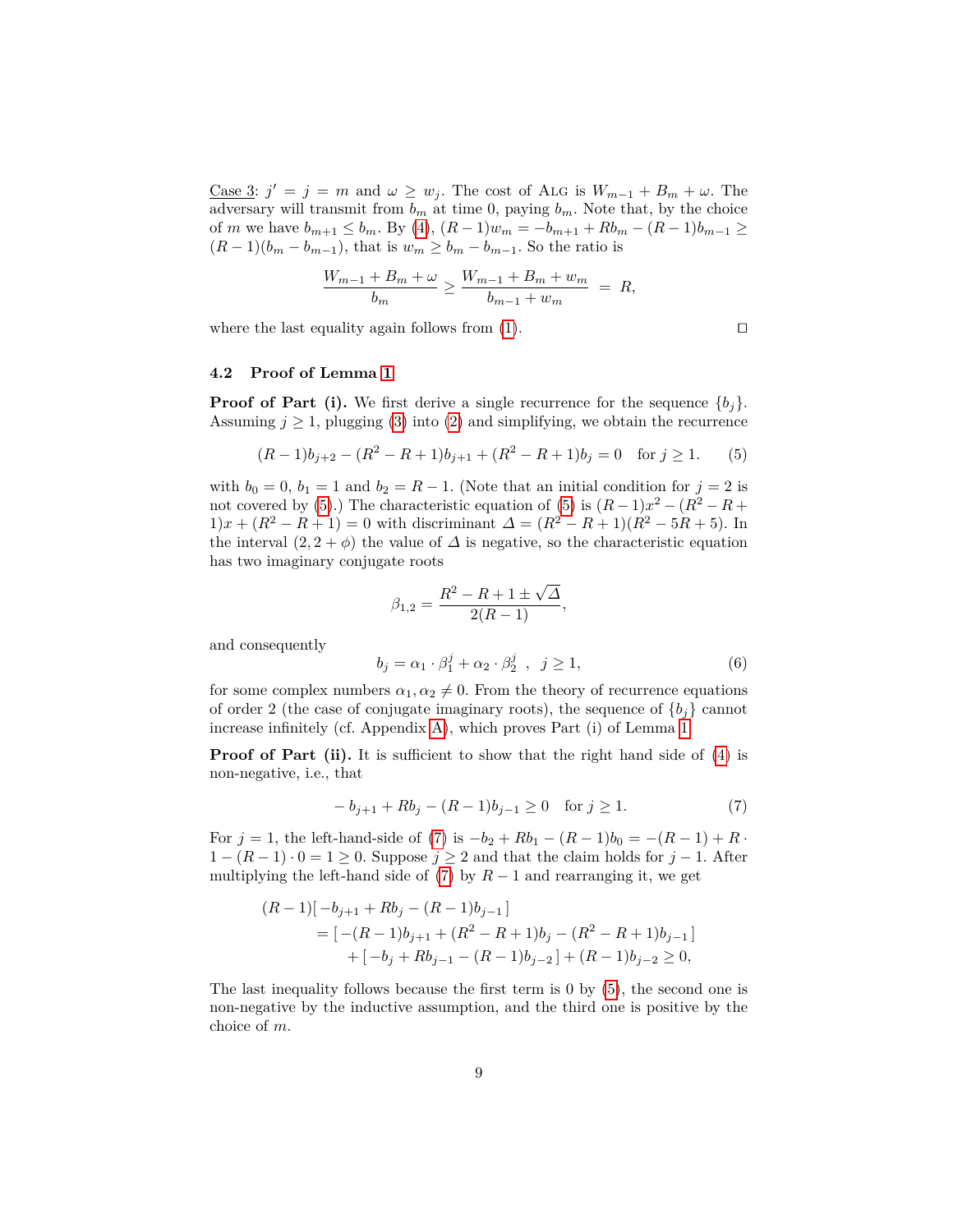### **5 Polynomial-Time Offline Solution**

The input is a sequence of packets numbered 1*,* 2*, ..., n*, where packet *j* is specified as a triple  $(t_j, x_j, w_j)$ . In this triple,  $t_j$  is the injection time,  $x_j$  is the point of injection, and  $w_j$  is the weight of packet *j*. For simplicity, we assume that  $t_1 < t_2 < \ldots < t_n$  and that all  $x_j$  are different. Any instance can be modified to have this form by infinitesimal perturbations on the time and space axes.

Without loss of generality, we can assume that in an optimal solution each transmission occurs at some time  $t_k$  and it includes the packet injected at this time, that is, it transmits from some point  $x_j$  where  $x_j \geq x_k$ . We can further assume that  $j \leq k$ , since otherwise  $x_j$  itself does not yet have a packet. We call a transmission from  $x_j$  at time  $t_k$  satisfying these conditions a  $(j, k)$ *transmission*.

For  $i < k$  and any j we define a sub-instance  $\mathcal{I}_{i,j,k}$  that consists of the triples  $(t_a, x_a, w_a)$  such that  $i < a < k$  and  $x_a < x_j$ . We consider the quantity  $F_{i,j,k}$  that represents the minimum cost of sub-instance  $\mathcal{I}_{i,j,k}$  accrued in the time window  $(t_i, t_k)$ . To define it formally, we relax the rules to allow some packets in  $\mathcal{I}_{i,j,k}$  not to be transmitted. The cost of transmissions is defined as before. The waiting cost of each packet is either the cost of waiting until its transmission, if it gets transmitted, or until time  $t_k$ , if it's not. Then  $F_{i,j,k}$  is the minimum cost of  $\mathcal{I}_{i,j,k}$ under these rules.

We now derive the recurrence equation for the  $F_{i,j,k}$ 's. For  $k = i+1, \mathcal{I}_{i,j,k} = \emptyset$ , so we have  $F_{i,j,k} = 0$ . Let  $k > i + 1$ . For any h, let  $G_{i,j,k}^h$  be the waiting time for packets from  $\mathcal{I}_{i,j,k}$  that are beyond  $x_h$ , assuming that they are not transmitted before  $t_k$ , cf. Figure [2.](#page-10-2) Thus

$$
G_{i,j,k}^h = \sum_{\substack{i < \ell < k \\ x_h < x_\ell < x_j}} w_\ell(t_k - t_\ell).
$$

Slightly abusing notation, we will allow  $h = 0$  in the above formula, with  $x_0$ understood to be 0. Thus  $G_{i,j,k}^0$  is the total waiting cost of packets in  $\mathcal{I}_{i,j,k}$  if there are no transmissions. We then claim that

$$
F_{i,j,k} = \min \begin{cases} G_{i,j,k}^0 \\ \min_{\substack{i < h \le g < k \\ x_g \le x_h < x_j}} \{ F_{i,h,g} + x_h + w_h(t_g - t_h) + F_{g,h,k} + G_{i,j,k}^h \} \end{cases}
$$

 $\overline{\phantom{a}}$ 

The recurrence is illustrated in Fig. [2.](#page-10-2) To show correctness, we argue as follows. Consider the optimum schedule for  $\mathcal{I}_{i,j,k}$ . If no transmissions occur in this schedule, then  $F_{i,j,k} = G^0_{i,j,k}$ . If there is at least one transmission, choose the  $(h, g)$ -transmission with maximum  $x_h$ . Then all packets  $\ell$  in  $\mathcal{I}_{i,j,k}$  above  $x_h$ pay the waiting cost for the interval  $[t_\ell, t_k]$ . The total of these waiting costs is  $G_{i,j,k}^h$ , the last term in the formula. The cost of the  $(h, g)$ -transmission is  $x_h$  and we need to pay for the waiting cost of  $x_h$ , which is equal  $w_h(t_g - t_h)$ . These are the second and third terms in the formula. We then need to add the cost of serving the packets of  $\mathcal{I}_{i,j,k}$  that are below  $x_h$ . These packets constitute two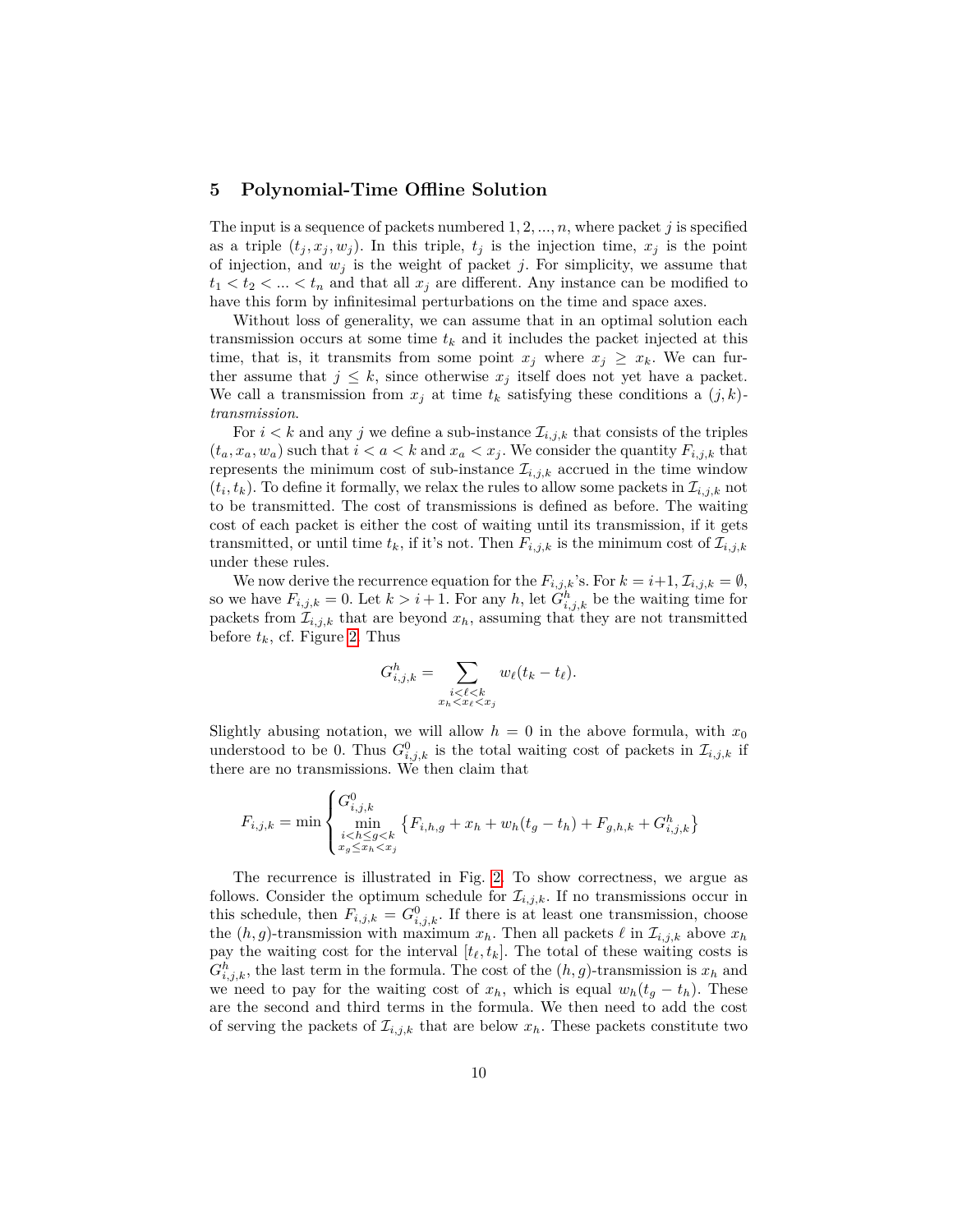

<span id="page-10-2"></span>**Fig. 2.** The idea behind the recurrence for  $F_{i,j,k}$ .

sub-instances,  $\mathcal{I}_{i,h,g}$  and  $\mathcal{I}_{g,h,k}$ , with respective costs  $F_{i,h,g}$  and  $F_{g,h,k}$ , which are the first and the forth terms in the formula.

It remains to show how to use the recurrence to compute the solution of the whole instance. To this end, we modify the instance by adding two new packets of weight 0, injected first and last. Denoting by *n* the number of packets in this new instance, the original instance will consist of packets injected into  $x_2, ..., x_{n-1}$  at times  $t_2, \ldots, t_{n-1}$ . We set  $t_1 < t_2, t_n > t_{n-1}$  with the difference  $t_n - t_{n-1}$  large enough, so that in the optimum solution no packets from the original instance will wait until time  $t_n$ . Also,  $x_1 < x_n$  are both larger than all  $x_2, ..., x_{n-1}$ . Then,  $F_{1,n,n}$  is the same as the cost of the optimum solution of the original instance.

Summarizing, we proved the following result:

**Theorem 3.** *The optimum solution for message aggregation on chain networks can be computed in time*  $O(n^5)$ *.* 

## **6 Final Comments**

For the online Control Message Aggregation problem on chain networks we proved that the optimal competitive ratio is between 3*.*681 and 5. Closing or tightening this gap remains an open problem, although we showed that to improve the upper bound a new approach is needed. We have not addressed the case of randomized algorithms and we leave it for future work. It is intuitively clear that randomization should help to reduce the upper bound. In fact, there are at least two ways to take advantage of randomization: one, by choosing the cutoff points (a sequence other than the powers of 2) randomly, and two, by choosing the transmissions at random.

## **References**

- <span id="page-10-1"></span>1. Esther Arkin, Dev Joneja, and Robin Roundy. Computational complexity of uncapacitated multi-echelon production planning problems. *Operations Research Letters*, 8(2):61–66, 1989.
- <span id="page-10-0"></span>2. Carlos Brito, Elias Koutsoupias, and Shailesh Vaya. Competitive analysis of organization networks or multicast acknowledgement: How much to wait? *Algorithmica*, 64(4):584–605, 2012.